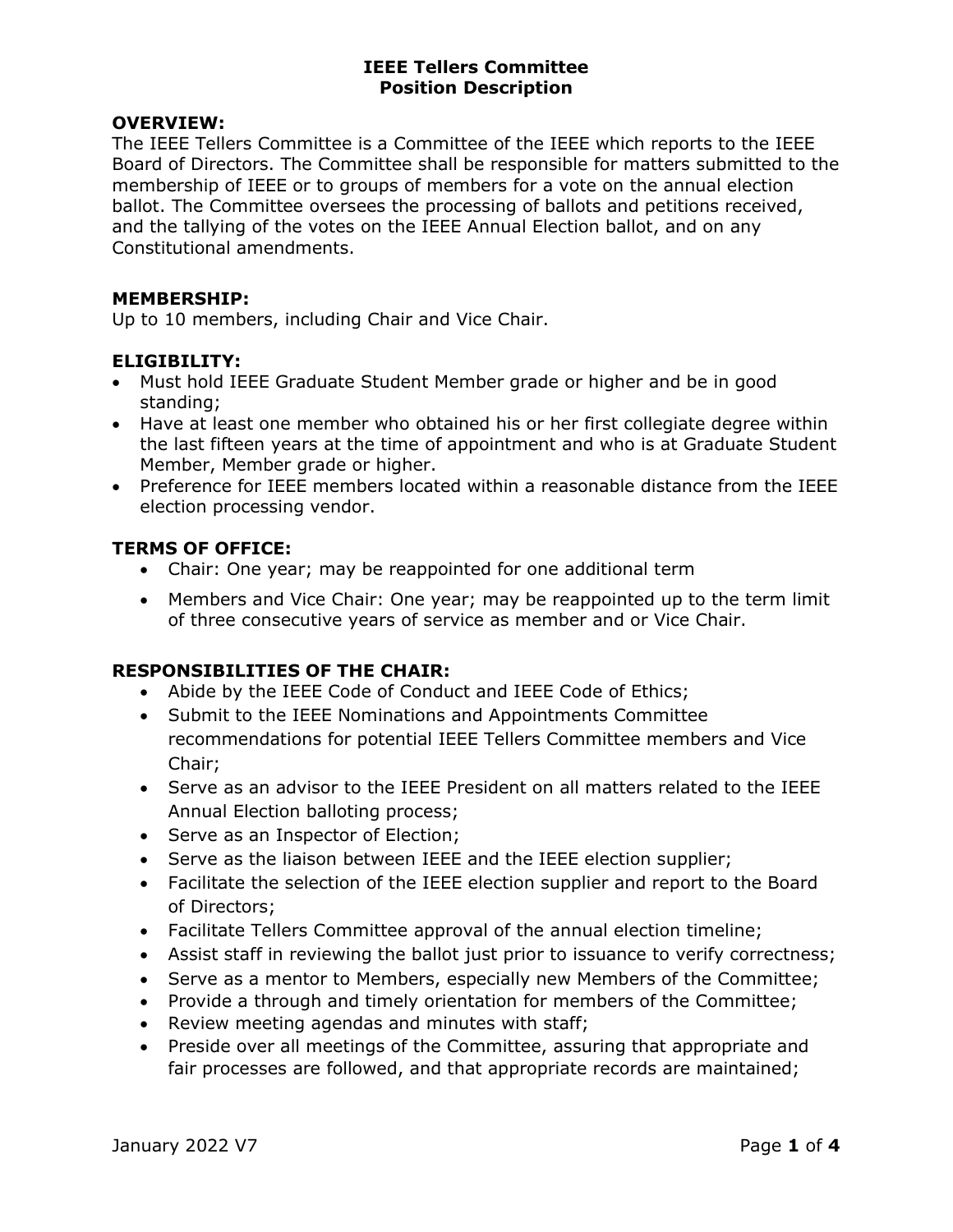- Assure the timely fulfillment of ad hoc responsibilities that may be assigned to the Committee by the President or Board of Directors;
- Identify and address needed improvements in Committee processes and operations;
- Demonstrate and foster a culture of professionalism, open discussion, and confidentiality;
- Provide leadership and assume ultimate responsibility for the timely fulfillment of all responsibilities of the Committee defined and required by IEEE Governing Documents, as follows: The IEEE Certificate of Incorporation under New York State Not for Profit Corporation Law; the IEEE Constitution; IEEE Bylaws, notably Bylaws I-304, I-305 and I-307; IEEE Policies and; IEEE Tellers Committee Operations Manual;
- Report the results of the election to the candidates, the IEEE Board of Directors, and the membership;
- Resolve protests or election challenges and make recommendations to the IEEE Board of Directors;
- Assist with the preparation of submissions to the IEEE Board of Directors;
- Represent the Committee before the IEEE Board of Directors, and submit its year-end report;
- Work closely and effectively with members of the IEEE Professional Staff in fulfilling the above-identified responsibilities;
- Complete compliance training, as required by IEEE.

# RESPONSIBILITIES OF THE VICE CHAIR:

- Abide by the IEEE Code of Conduct and IEEE Code of Ethics;
- Act on behalf of the Chair in the event of his/her incapacity;
- Serve as an Inspector of Election;
- Assist staff in reviewing the ballot just prior to issuance to verify correctness;
- Serve on ad hoc committees as appointed by the Chair;
- Attend in-person and teleconference meetings;
- Serve as a mentor to Members, especially new Members of the Committee;
- Review meeting agendas and minutes with the Chair and staff;
- Demonstrate and foster a culture of professionalism, open discussion, and confidentiality;
- Become familiar with all responsibilities of the Committee defined and required by IEEE Governing Documents, as follows: The IEEE Certificate of Incorporation under New York State Not for Profit Corporation Law; the IEEE Constitution; IEEE Bylaws; IEEE Policies and; IEEE Tellers Committee Operations Manual;
- Work closely and effectively with members of the IEEE Professional Staff and the Chair in fulfilling the above-identified responsibilities;
- Accept and carry out such tasks and responsibilities as are assigned by the Chair in a timely manner. These may typically include:
	- $\circ$  Participation in such orientation activities as requested by the Chair;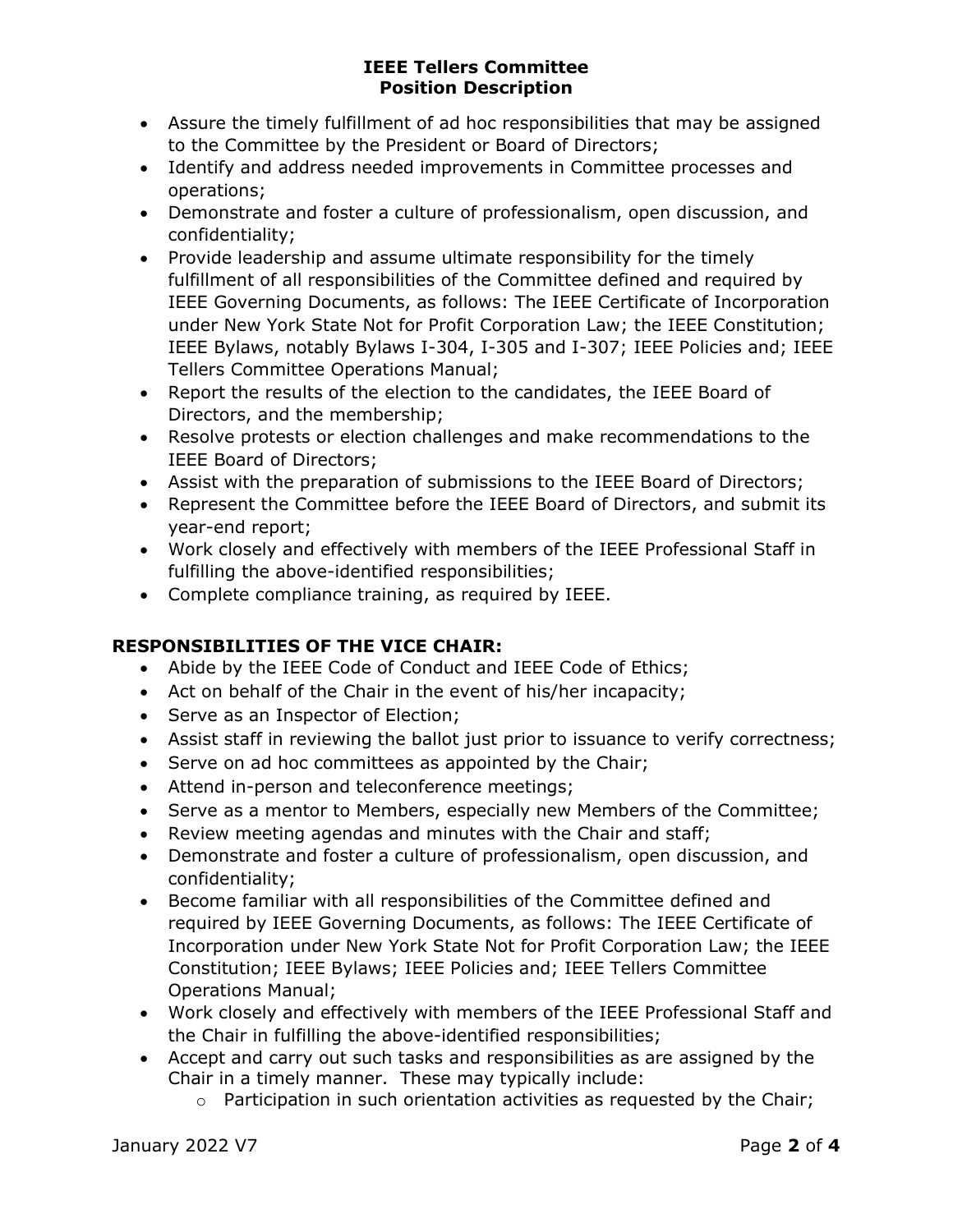- o Review committee agendas and minutes prior to each meeting;
- $\circ$  Contribute for the development of the annual schedule of activities;
- $\circ$  Chair and serve on ad hoc committees, as appointed by the Chair;
- o Actively participate in all committee discussions and meeting;
- Complete compliance training, as required by IEEE.

### RESPONSIBILITIES OF COMMITTEE MEMBERS:

- Be familiar with all matters related to the election and the Committee Operations Manual and related sections of IEEE's Bylaws, Policies and governing documents;
- Assist in supervising all aspects of the vote count (currently most of these are outsourced to an election supplier);Review reports of the results and certify their correctness;
- Serve as an Inspector of Election;
- Assist in resolving any protests;
- Assist in reviewing the ballot just prior to issuance to verify correctness of the ballot;
- Actively participate in all committee meetings and discussions;
- Accept and carry out such tasks and responsibilities as are assigned by the Chair in a timely manner. These may typically include:
	- $\circ$  Participation in such orientation activities as requested by the Chair;
	- o Review of committee agendas prior to each meeting;
	- $\circ$  Assist with the development of the annual schedule of activities;
	- o Chair and serve on ad hoc committees.
- Complete compliance training, as required by IEEE.

### QUALIFICATIONS AND SKILLS:

#### Knowledge

- General familiarity with the IEEE's fields of interests, activities, mission, goals, needs, and direction;
- Knowledge of electronic access, security, and data transfer is helpful but not required;
- Knowledge of the workings of the IEEE election processes is helpful but not required;
- Knowledge of the workings of the Tellers Committee.

### Experience

 Experience relevant to the mission of the Committee, acquired either through volunteer activities in IEEE or in similar roles in other organizations;